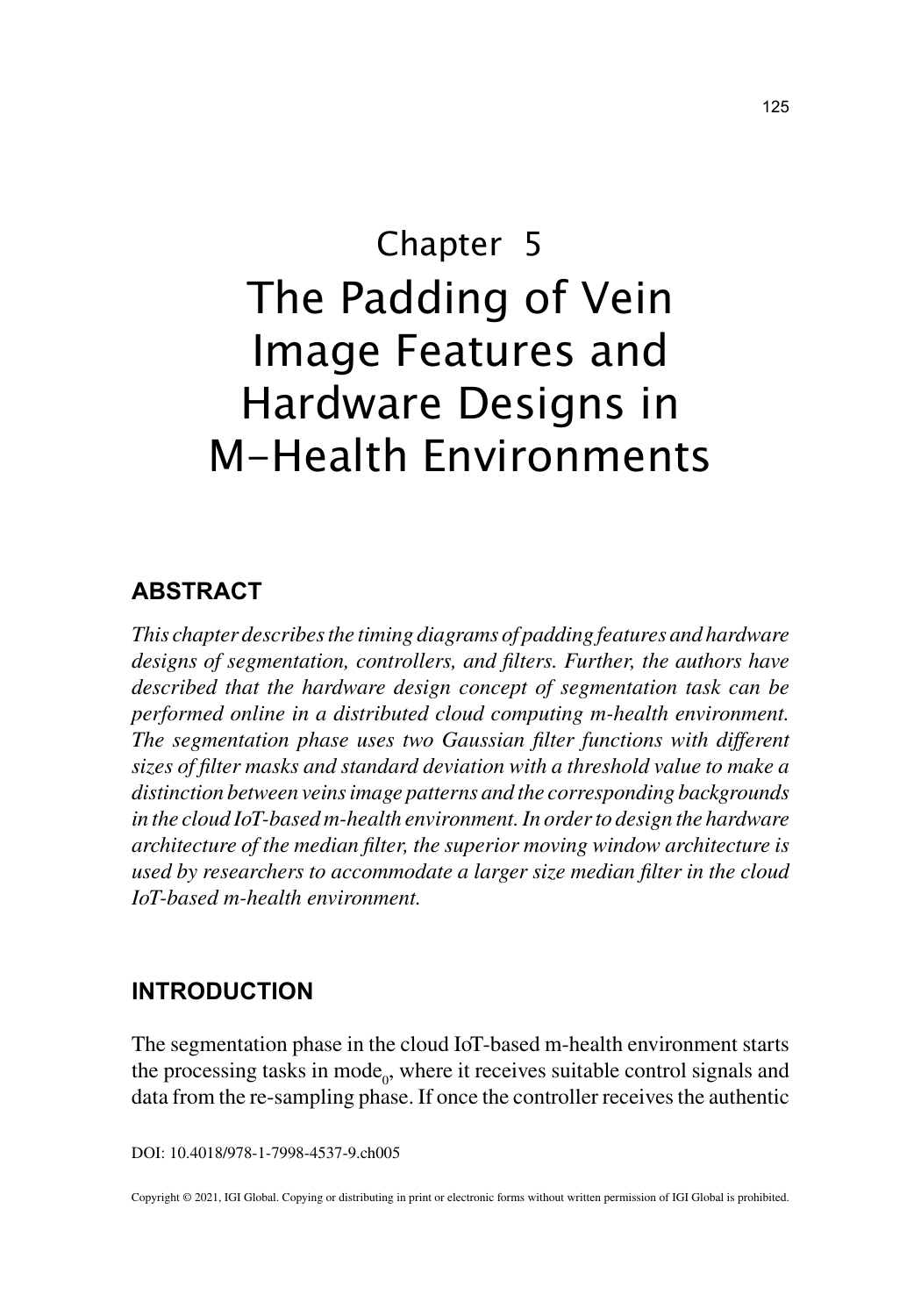control signal and veins image data from the resample, the Controller instructs the *GF3 Controller* and *GF31 Controller* to initiate the 3x3 Vertical Gaussian and 31x31 Vertical Gaussian processes concomitantly. The first data  $(data_0)$ received from the re-sampling is stored in the first shift register for the 3x3 Vertical Gaussian filter in mode zero. In the next clock rotation, the second data obtained from the re-sampling is stored in the first shift register. Here, the preceding data stored in the first shift register is shifted to the second shift register (data<sub>1</sub>). In the next clock cycle, the third data received from the re-sampling is stored in the first shift register. The preceding data stored in the first shift register is shifted to the second shift register and the preceding data stored in the second shift register is shifted to the third shift register i.e. data<sub>2</sub>. If all the data stored in shift registers are valid, then the one-dimensional Gaussian filter operation is to be performed in the cloud IoT-based m-health environment. The result of the one-dimensional Gaussian filter is stored in memory (MEM3) through the help of port 1 by GF3 Controller. The procedure continues until the task completion of 3x3 Vertical Gaussian processing. If once the 3x3 Vertical Gaussian process finishes, then the *GF3 controller* informs the Controller in them-health environment that the 3x3 Vertical Gaussian mode $_{0}$  is over (Hashimoto, 2010; Hashimoto, 2006; Xie, 2017).

Similar explanations are applicable to the31x31 Vertical Gaussian filter in mode<sub>0</sub>. The only difference between the GF31 and GF3 is that the GF31 consists of 31 shift registers, which are used as a temporary buffer to perform 31x31 as a one-dimensional Gaussian filter. Hence, it consumes more amounts of clock cycles to produce the first 31x31 vertical Gaussian outputs. The result of one-dimensional Gaussian is stored in MEM31 with the help of port 1 by using GF31 Controller for 31x31 vertical Gaussian in mode zero in distributed and cloud computing environment. Here, the resultant pixels for both Gaussians are fewer than the input pixels because pixel-padding concepts are not used. Hence, the chosen input pixels from re-sampling are kept in a random access memory called MEM\_PAD which can further be used for padding purposes in the cloud IoT-based distributed environment (Lu Y., 2013) (Khmag A., 2014) (Saad, 2012).